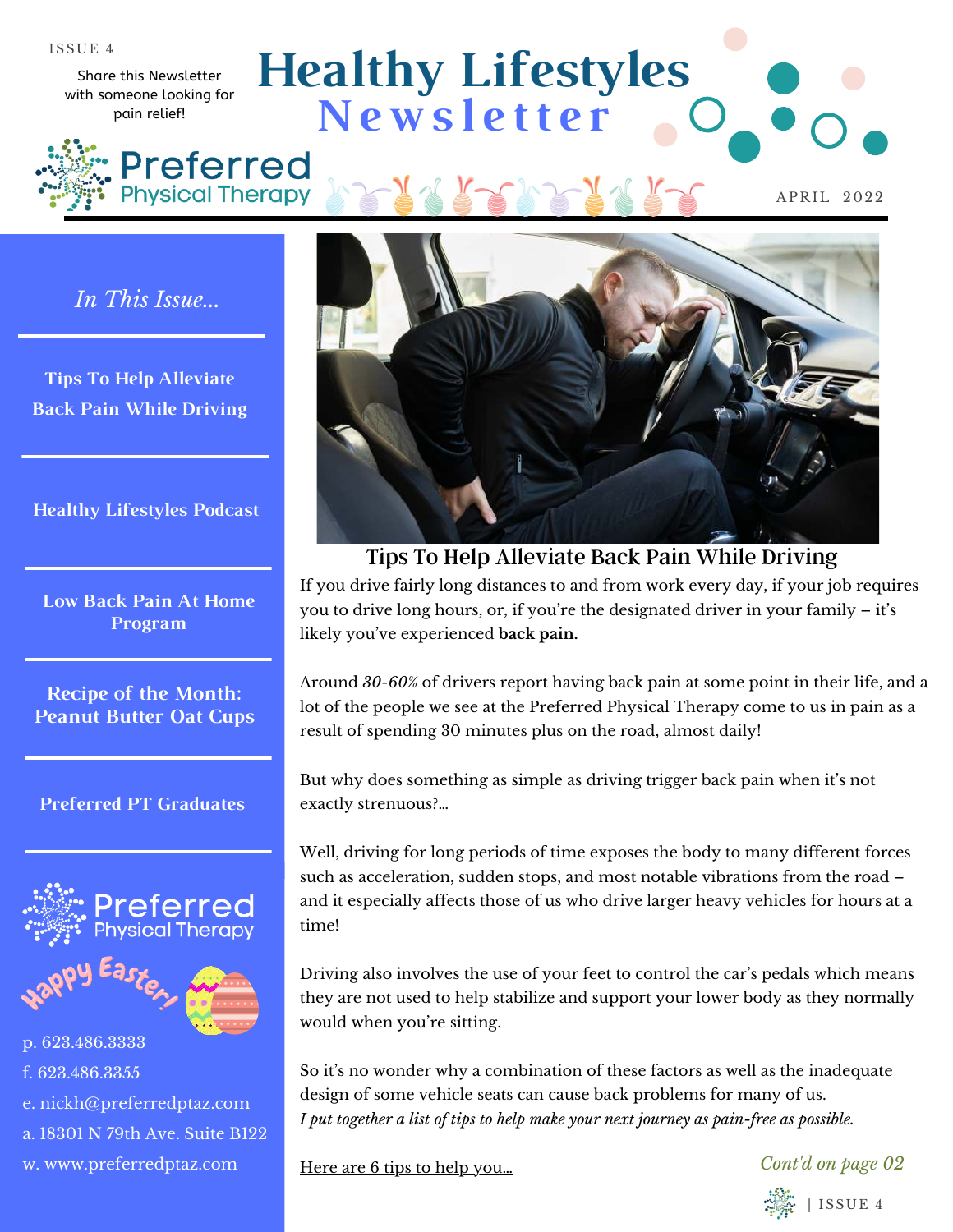



This podcast is *perfect for the active adult* located in Glendale, Peoria, Sun City, and surrounding Phoenix areas who want to stay active and independent, live free from pain killers, and avoid surgery.

We explore ways we can take sips from the fountain of youth to remain highly mobile, energetic to keep up with our kids and grandkids and find joy all along the way.

 We bring in top health professionals, fitness trainers, nutritionists, and more to bring you insights to help you reach your health and fitness goals, ways to avoid and manage an injury, & how to find competent health professionals.

<https://anchor.fm/dashboard/episodes>

## **LISTEN NOW:**

- **Grab your cell phone.** 1.
- **Open your camera.**  2.
- **Hover over this box.** 3.
- **Click the link pop up!** 4.



### *Cont'd from page 01*

# **Get Comfortable Before You Set-Off**

So, before you set off, take a few moments to settle into a comfortable position. Check your mirrors, adjust your seat – this is particularly important if you share your car as these may have been changed by another driver and you don't want to strain your body or have to turn awkwardly when driving which places strain on your neck and upper back!

## **Adjust Your Mirrors**

Adjust them while sitting up straight – then if you begin to slouch you'll lose vision in the mirrors, which will act as a reminder to sit up.

## **Use A Towel For Support**

For additional support while driving – roll up a towel and place it behind your lower back. Car seats don't often support the curve of your back. By using a towel you'll help yourself out by maintaining good posture, making back pain a lot less likely to creep up.

# **Low Back Pain At Home Program**

Take Care of Your Nagging and Recurrent Low Back Pain. Even If Physical Therapy, Chiro, and Massage Have FAILED you in the Past. Learn the RIGHT Treatment For Your Condition. And Do It At Your Pace... From The Comfort and Safety of Your Home.

If you work from home since COVID or your schedule is too busy to come in then this program is perfect for you.

This program includes 6 videos that you can follow along with step-by-step going through exercises to help your chronic back pain. Also a bonus video! You can also follow along with each exercise through the document which describes each video and exercise.





Scan the QR code to Check out the program:

# **Take Regular Breaks**

Stopping regularly (around every hour) to move and stretch will help ease any tension and reduce any muscle stiffness.

**Have Cruise Control? Use it!**

While using it, place your feet on the floor so your legs form a 90-degree angle and gently push them down into the floor. This will help naturally support your spine and put you in a neutral position without having to press down on the pedal constantly.

## **Exercise Regularly**

Even just adding exercise into your routine 2-3 times a week will help strengthen your back muscles, release tension and help you maintain a healthy posture.

Cardio exercises like cycling, walking, and swimming is great for overall fitness, and weights are perfect for improving muscle strength.

<https://preferredptaz.com/category/back-pain/>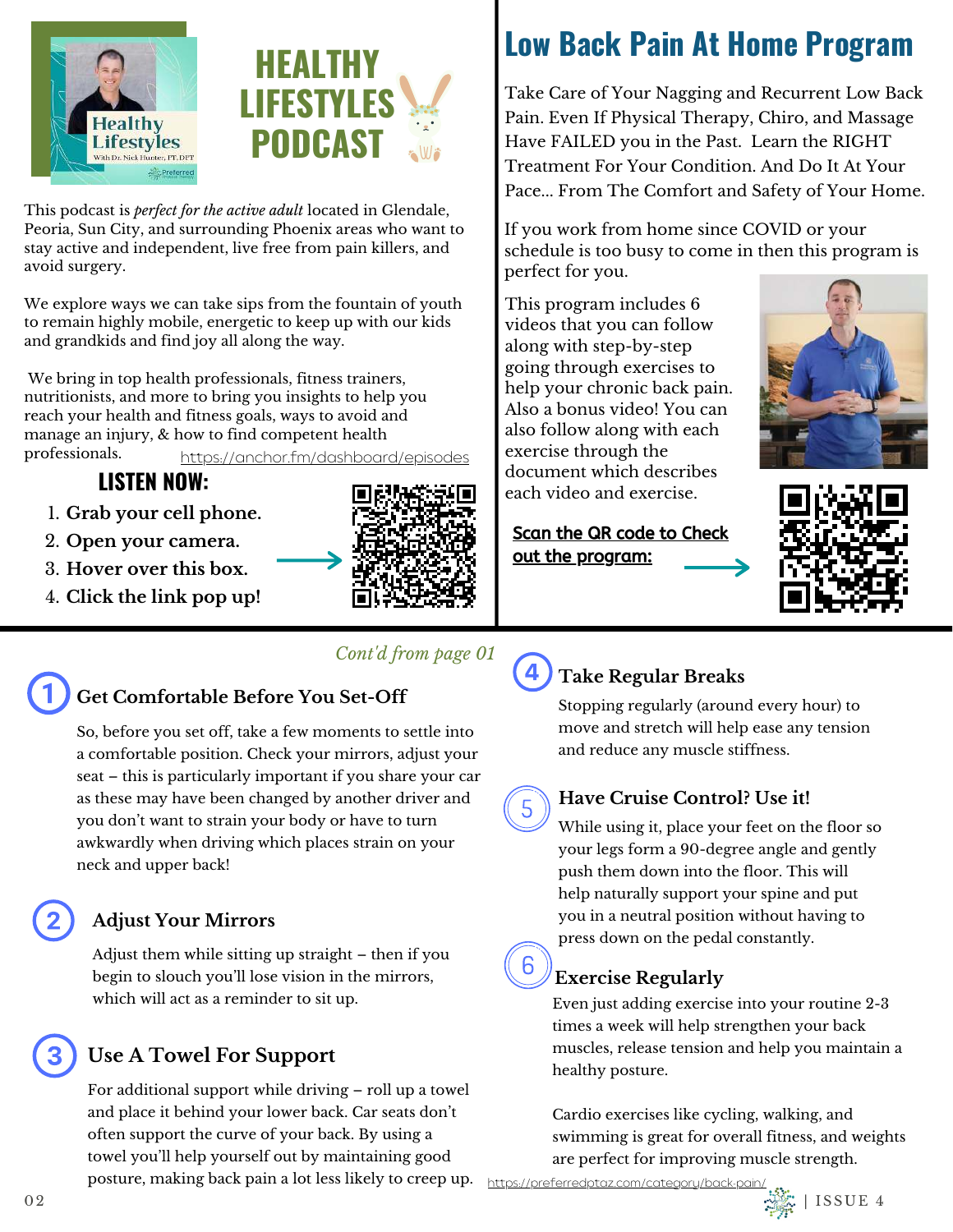## **RECIPE OF THE MONTH: Peanut Butter Oat Cups**

### **Ingredients:**

1 TB Coconut Oil 1 1/2 Cup Rolled Oats 1 cup Natural Peanut Butter or Almond Butter 1 Scoop Chocolate or Vanilla Protein Powder 1/4 Cup Maple Syrup 1 tsp Sea Salt 1 Cup Chocolate Chunks 1 TB Coconut Oil (for topping)

**Optional:** 3 TB Crushed Peanuts/ Sliced Almonds & Sea Salt

### **Directions:**

- Heat Peanut butter, vanilla extract & coconut oil in a saucepan over 1. medium heat.
- 2. Stir until combined & remove from heat
- Add protein powder, oats, & salt. Stir until evenly coated. 3.
- 4. Use 1/4 cup to portion into a muffin tin & press down ( pack tightly)
- 5.In a saucepan, melt chocolate & coconut oil
- 6.Once melted, pour over oat mixtures
- 7. Optional: Top with crushed peanuts/ pinch of salt
- 8.Freeze for 2 hours before serving

9. Enjoy!

## **SPOTLIGHT ON OUR GRADUATES**

#### **Gayle- Age: Pain Point: Right Foot**

"I had extreme plantar fasciitis for a year and a half. I came here and had success. I couldn't walk, play tennis, or hike. I was having a lot of pain in my foot. I wanted to get back to an active lifestyle and now I am able to."

#### **Frank- Age: 70's Pain Point: Neck**

"I had pain on both sides of my neck and my shoulder blades. I missed my ability to be active and do what I want to do without taking days to recover. The staff was very attentive and knew what they were doing when helping me. I have now gained the independence I have wanted and will slowly but surely do the activities I want to accomplish."



## **MEET JULIA LARISH**

Julia is the founder of Dead Red Conditioning and Dead Red Kitchen. She has spent the last 12 years teaching clients how to make holistic food taste amazing and incorporate it into a busy lifestyle. Prior to opening Dead Red Kitchen, Julia received formal training as an assistant chef at EXOS. For more information, including a free consultation visit: teamdrc.com